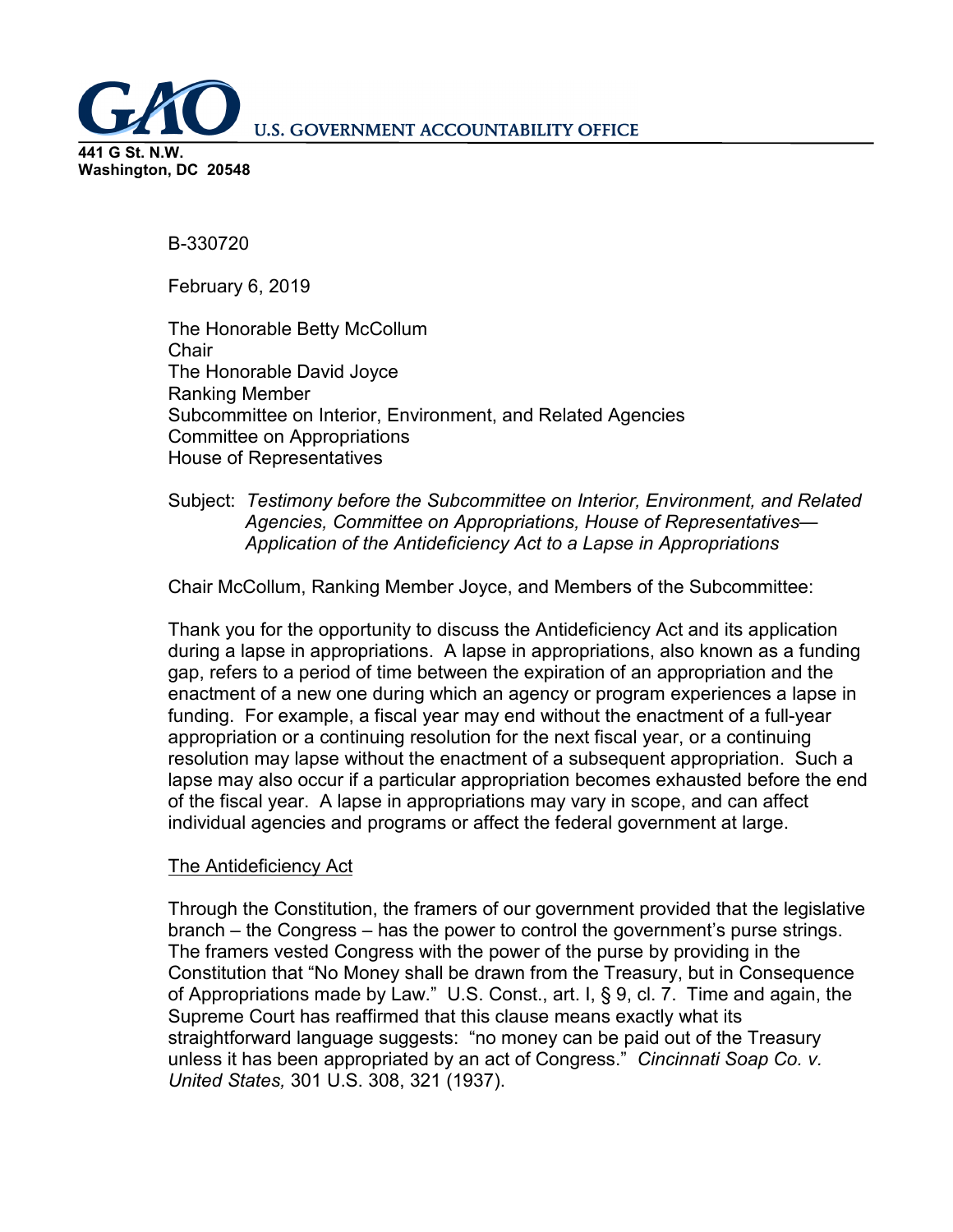The Antideficiency Act is a major law in the statutory framework through which Congress exercises its constitutional control of the public purse. 31 U.S.C. §§ 1341, 1342, 1349–51, 1511–19. The Act prohibits agencies from obligating or expending in excess or in advance of an available appropriation unless otherwise authorized by law; accepting voluntary services for the United States, except in cases of emergency involving the safety of human life or the protection of property; and obligating or expending in excess of an apportionment, or in excess of the amounts permitted by agency regulation. 31 U.S.C. §§ 1341, 1342, 1517. Congress recently amended the Antideficiency Act to provide that, among other things, federal employees furloughed as the result of a lapse in appropriations shall be paid for the period of the lapse. Government Employee Fair Treatment Act of 2019, Pub. L. No. 116-1, § 2, Stat. (Jan. 16, 2019); Further Additional Continuing Appropriations Act, 2019, Pub. L. No. 116-5, § 103, \_\_\_ Stat. \_\_\_ (Jan. 25, 2019), *codified at* 31 U.S.C. § 1341(c)(2).

The Antideficiency Act is the only fiscal statute that includes both civil and criminal penalties for a violation. Those who violate the Antideficiency Act are subject to administrative discipline, such as suspension or removal from office, as well as criminal penalties in the case of a knowing and willful violation. 31 U.S.C. §§ 1349, 1350, 1518, 1519. Criminal penalties include a fine of not more than \$5,000, imprisonment for not more than 2 years, or both. 31 U.S.C. §§ 1350, 1519. In addition to these penalties, agencies must immediately report violations to the President and to Congress, and must also send a copy of the report to GAO. 31 U.S.C. §§ 1351, 1517(b). As of 2004, GAO serves as the repository for Antideficiency Act reports, and reports dating back to fiscal year 2005 can be accessed at GAO's website.[1](#page-1-0) *Antideficiency Act Resources*, *available at* <www.gao.gov/legal/appropriations-law-decisions/resources> (last visited Jan. 29, 2019).

## Application of the Antideficiency Act During a Lapse in Appropriations

Because of the Antideficiency Act's prohibition against incurring obligations in excess or in advance of an appropriation, a lapse in appropriations raises issues under the Act with regard to whether an agency can continue operations for a given program.

As an initial matter, certain agencies and programs may continue to operate without implicating the Antideficiency Act if the agency or program has available budget authority. Such authority may derive from multiple year or no-year appropriation carryover balances, or otherwise available balances from other authorities, such as from fee income that Congress made available for obligation. The source of these

<span id="page-1-0"></span> <sup>1</sup> *See* Consolidated Appropriations Act, 2005, Pub. L. No. 108-447, div. G, title I, § 1401, 118 Stat. 2809, 3192 (Dec. 8, 2004), *codified at* 31 U.S.C. §§ 1351, 1517(b).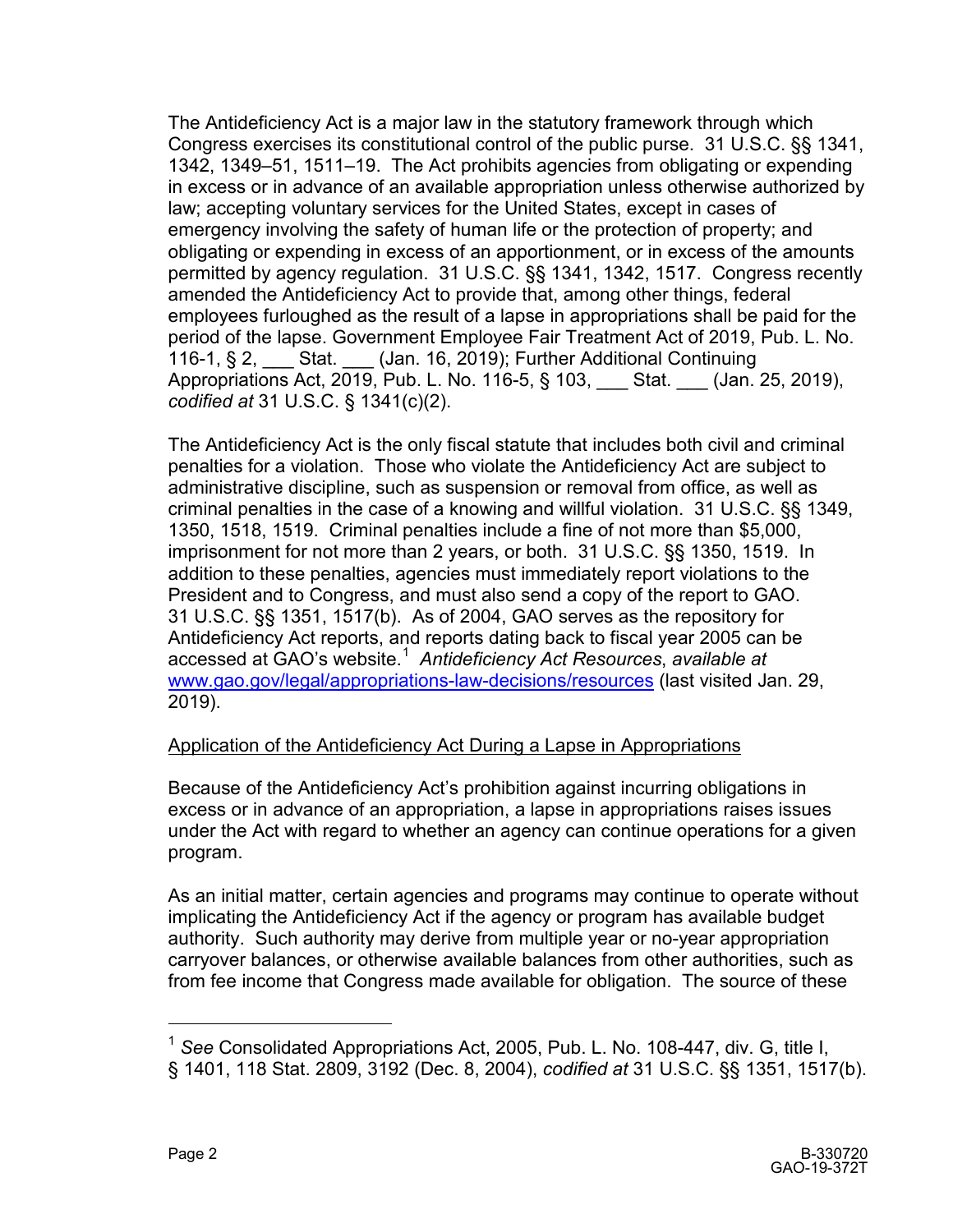available balances can be from a prior fiscal year's appropriations act granting multiple or no-year authority or from permanent authority made available outside of the annual appropriations process. In addition, certain statutory authorities may expressly authorize an agency to enter into obligations in advance of an appropriation. The Antideficiency Act is not implicated where an agency permissibly obligates available budget authority, even if other agencies or programs within an agency are concurrently experiencing a lapse in appropriations.

If an agency has available budget authority, programs within the agency may potentially operate using those available funds and, in general, the agency may incur and liquidate obligations, including those for employee salaries, as it normally would. However, an agency must still ensure that it adheres to all other applicable laws. For example, sometimes an agency may have two appropriations that may arguably be available for the same purpose. In those cases, an agency must elect to use a single appropriation. The agency may not switch to a different appropriation merely because the one it chose first is now depleted. B-307382, Sept. 5, 2006; B-272191, Nov. 4, 1997. This is sometimes known colloquially as the "pick-and-stick rule." This rule could be implicated if, while experiencing a lapse in appropriations, an agency begins to use a different appropriation than usual merely because the appropriation it would typically obligate for a given purpose has now lapsed.

Similarly, during a lapse in appropriations, agencies may potentially operate by exercising existing statutory authorities to transfer amounts between available appropriations or to reprogram amounts within the various purposes provided in an available appropriation. Agencies still must comply with statutory requirements contained in transfer or reprogramming authorities, including those requirements incorporated by reference into an appropriations act. Advance notification requirements, for example, provide a mechanism by which Congress may exercise its constitutional power of the purse. Where Congress conditions the availability of funding on advance notice to the appropriate congressional committees, such funding is not available until the agency provides the required notification. B-319009, Apr. 27, 2010. Congress may expressly include such a restriction in the statutory language itself, or it may incorporate the restriction by reference*. See, e.g.*, B-329739, Dec. 19, 2018; B-323699, Dec. 5, 2012; B-316760, Feb. 19, 2009; B-183851, Oct. 1, 1975.

If an agency or program lacks available budget authority, as in the case of a lapse of appropriations, then, as a general matter, the Antideficiency Act bars the agency from incurring obligations. An agency without available budget authority may incur obligations only where an exception to the Antideficiency Act allows the agency to do so. One key exception is provided explicitly in the text of the Antideficiency Act itself. The Act permits agencies to incur obligations in advance of appropriations "for emergencies involving the safety of human life or the protection of property." 31 U.S.C. § 1342. Importantly, in 1990, Congress amended this section to add: "As used in this section, the term 'emergencies involving the safety of human life or the protection of property' *does not include ongoing, regular functions of government the*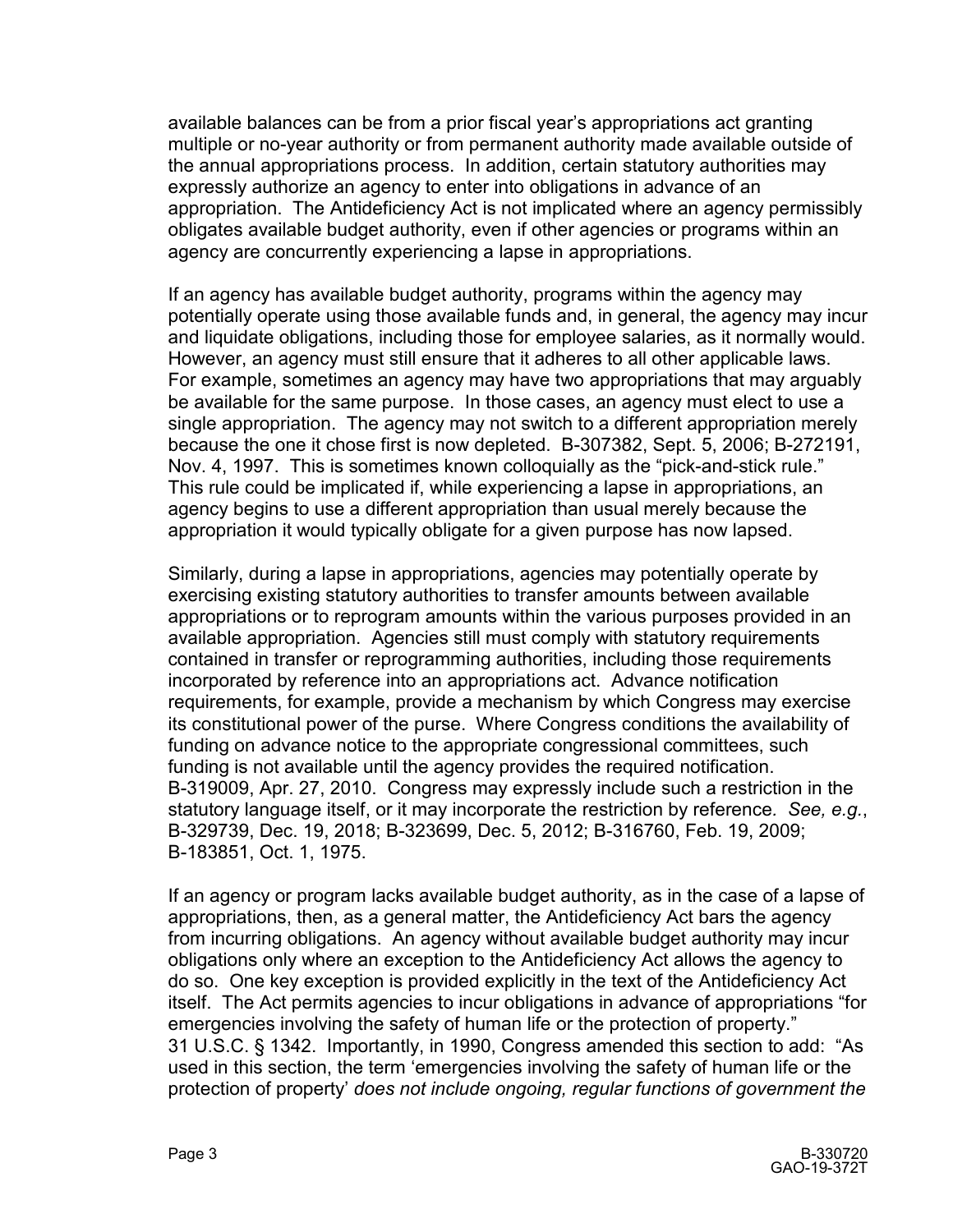*suspension of which would not imminently threaten the safety of human life or the protection of property.*" Omnibus Budget Reconciliation Act of 1990, Pub. L. No. 101-508, title XIII, § 13213(b), 104 Stat. 1388, 1388-621 (Nov. 5, 1990), *codified at* 31 U.S.C. § 1342 (emphasis added).

GAO has also recognized other limited exceptions to the Antideficiency Act that may, under some circumstances, allow agencies to incur obligations during a lapse in appropriations. For example, during a lapse in appropriations, Congress and the Executive may incur obligations to carry out core constitutional powers. Agencies also may incur those limited obligations that are incident to executing an orderly shutdown of agency activity.

The Attorney General and the Office of Legal Counsel in the Department of Justice have also issued opinions describing other limited exceptions. As the Attorney General explained in a 1981 opinion, it is impossible to catalogue in advance all the agency activities that may fall within one of the exceptions to the Antideficiency Act. Instead, determining which activities may be excepted requires a case-by-case analysis of the particular program or circumstances at issue, as well as of the relevant statutes. For example, in that 1981 opinion, the Attorney General noted an exception to process Social Security payments. 5 Op. Off. Legal Counsel 1, 5 n.7 (1981). The Attorney General opined that agencies may incur obligations if authority to do so arises by "necessary implication from the specific terms of duties that have been imposed on, or of authorities that have been invested in, the agency." *Id.* at 5. This exception was applied to only one example in the 1981 opinion. In a footnote, the Attorney General explained that it was under the "necessary implication" basis that he authorized obligations "for the administration of benefit payments under entitlement programs when the funds for the benefits payments themselves are not subject to a one-year appropriation." *Id.* at 5 n.7. The footnote highlighted that Social Security benefits were funded through trust funds into which amounts were automatically appropriated and that the "benefit payments are to be rendered, at Congress' direction, pursuant to an entitlement formula." *Id.*

Where an agency incurs obligations under an exception to the Antideficiency Act, Congress has not yet enacted an appropriation sufficient to liquidate the obligation. Therefore, the agency may not make a payment to liquidate the obligation during the lapse in appropriations; instead, the agency may make a liquidating payment only after Congress enacts sufficient appropriations to do so. Congress recognized this bedrock principle when it recently amended the Antideficiency Act to provide pay for federal employees affected by a lapse in appropriations: the amendment provides that payment to employees after the lapse in appropriations ends is subject to the enactment of appropriations ending the lapse. Government Employee Fair Treatment Act of 2019, Pub. L. No. 116-1, § 2, \_\_\_ Stat. \_\_\_ (Jan. 16, 2019); Further Additional Continuing Appropriations Act, 2019, Pub. L. No. 116-5, § 103, \_\_\_ Stat. \_\_\_ (Jan. 25, 2019), *codified at* 31 U.S.C. § 1341(c)(2).